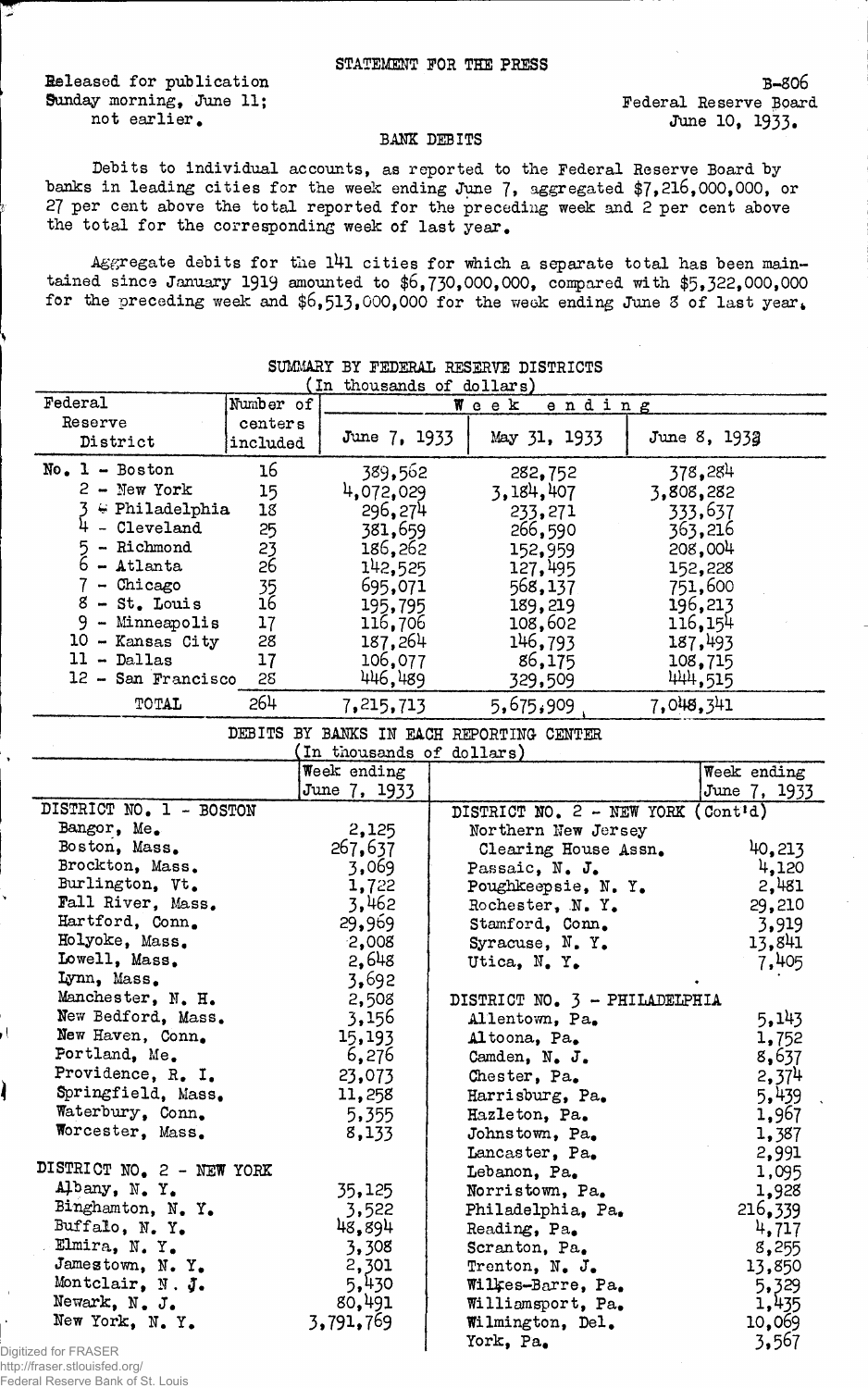DEBITS BY BAMS IN EACH REPORTING CENTER

 $\ddot{\phantom{0}}$ 

|                                     | In thousands of dollars) |                                   | <b>B-806a</b>   |
|-------------------------------------|--------------------------|-----------------------------------|-----------------|
|                                     | Week ending              |                                   | Week ending     |
|                                     | June 7, 1933             |                                   | June 7, 1933    |
| DISTRICT NO. 4 - CLEVELAND          |                          | DISTRICT NO. 6 - ATLANTA (Cont'd) |                 |
| Akron, Ohio                         | 8,095                    | Elberton, Ga.                     |                 |
| Butler, Pa.                         | 1,461                    | Hattiesburg, Miss.                | 93<br>654       |
| Canton, Ohio                        | 4,200                    | Jackson, Miss.                    | 2,863           |
| Cincinnati, Ohio                    | 59,055                   | Jacksonville, Fla.                | 10,094          |
| Cleveland, Ohio                     | 75,629                   | Knoxville, Tenn.                  | 3,435           |
| Columbus, Ohio                      | 20,315                   | Macon, Ga.                        | 2,006           |
| Dayton, Ohio                        | 8,923                    | Meridian, Miss.                   | 1,922           |
| Erie, Pa.                           | 3,852                    | Miami, Fla.                       | 3.749           |
| Franklin, Pa.                       | 894                      | Mobile, Ala.                      | 4,858           |
| Greensburg, Pa.                     | 925                      | Montgomery, Ala.                  | 3,108           |
| Hamilton, Ohio                      | 1,768                    | Nashville, Tenn.                  | 14,612          |
| Homestead, Pa.                      | 497                      | Newnan, Ga.                       | 261             |
| Lexington, Ky.                      | 3,101                    | New Orleans, La.                  | 38,003          |
| Lima, Ohio                          | 1,232                    | Pensacola, Fla.                   | 1,117           |
| Lorain, Ohio                        | 500                      | Savannah, Ga.                     | 4,852           |
| Middletown, Ohio                    | 1,507                    |                                   | 4,044           |
| Oil City, Pa.                       | 1,437                    | Tampa, Fla.                       | 426             |
|                                     |                          | Valdosta, Ga.                     | 692             |
| Pittsburgh, Pa.                     | 153,558                  | Vicksburg, Miss.                  |                 |
| Springfield, Ohio                   | 2,172                    |                                   |                 |
| Steubenville, Ohio                  | 1,163                    | DISTRICT NO. 7 - CHICAGO          |                 |
| Toledo, Ohio                        | 15,914                   | Aurora, Ill.                      | 1,115           |
| Warren, Ohio                        | 1,014                    | Battle Creek, Mich.               | 2,601           |
| Wheeling, W. Va.                    | 7,106                    | Bay City, Mich.                   | 785             |
| Youngstown, Ohio                    | 5,896                    | Bloomington, Ill.                 | 1,213           |
| Zanesville, Ohio                    | 1,445                    | Cedar Rapids, Ia.                 | 4,153           |
|                                     |                          | Champaign-Urbana, Ill.            | 1,761           |
| DISTRICT NO. 5 - RICHMOND           |                          | Chicago, Ill.                     | 451,149         |
| Asheville, N. C.                    | 1,892                    | Danville, Ill.                    | 1,735           |
| Baltimore, Md.                      | 50,349                   | Davenport, Ia.                    | 2,900           |
| Charleston, S. C.                   | 2,194                    | Decatur, Ill.                     | 2,343           |
| Charleston, W. Va.                  | 7,587                    | Des Moines, Iowa                  | 15,155          |
| Charlotte, N. C.<br>Columbia, S. C. | 8,182<br>2,648           | Detroit, Mich.                    | 85,268<br>1,412 |
| Cumberland, Md.                     |                          | Dubuque, Iowa                     |                 |
| Danville, Va.                       | 1,464                    | Flint, Mich.                      | 3,176           |
| Durham, N. C.                       | 1,217<br>4,629           | Fort Wayne, Ind.                  | 4,936           |
|                                     | 745                      | Gary, Ind.                        | 1,365           |
| Greensboro, N. C.                   | 2,841                    | Grand Rapids, Mich.               | 6,536           |
| Greenville, N. C.                   |                          | Green Bay, Wis.                   | 1,513           |
| Hagerstown, Md.                     | 1,229                    | Indianapolis, Ind.                | 25,341          |
| Huntington, W. Va.                  | 2,385                    | Jackson, Mich.                    | 1,197           |
| Lynchburg, Va.                      | 2,995<br>1,488           | Kalamazoo, Mich.                  | 2,173           |
| Newport News, Va.                   | 8,001                    | Mason City, Iowa                  | 1,529           |
| Norfolk, Va.                        | 967                      | Milwaukee, Wis.                   | 37,859<br>563   |
| Portsmouth, Va.                     | 3,126                    | Moline, Ill.                      | 420             |
| Raleigh, N. C.                      | 23,880                   | Muscatine, Iowa                   | 1,548           |
| Richmond, Va.                       | 5,066                    | Oshkosh, Wis.                     |                 |
| Roanoke, Va.                        | 45,197                   | Peoria, Ill.                      | 7,723           |
| Washington, D. C.                   | 1,624                    | Rockford, Ill.                    | 2,831           |
| Wilmington, N. C.                   |                          | Saginaw, Mich.                    | 2,389           |
| Winston-Salem, N. C.                | 6,556                    | Sheboygan, Wis.                   | 2,449           |
|                                     |                          | Sioux City, Iowa                  | 7,599           |
| DISTRICT NO. 6 - ATLANTA            |                          | South Bend, Ind.                  | 3,582           |
| Albany, Ga.                         | 470                      | Springfield, Ill.                 | 4,170           |
| Atlanta, Ga.                        | 21,553                   | Terre Haute, Ind.                 | 2,720           |
| Augusta, Ga.                        | 3,481                    | Waterloo, Iowa                    | 1,541           |
| Birmingham, Ala.                    | 12,020                   | Lansing, Mich.                    | 2,082           |
| Brunswick, Ga.                      | , 394                    |                                   |                 |
| Chattanooga, Tenn.                  | 5,379                    |                                   |                 |
| Columbus, Ga.                       | 2,034                    |                                   |                 |
| Dothan, Ala.                        | 405                      |                                   |                 |

Digitized for FRASER http://fraser.stlouisfed.org/ Federal Reserve Bank of St. Louis

Iţ.

Þ

 $\mathcal{I}$ 

 $\cdot$